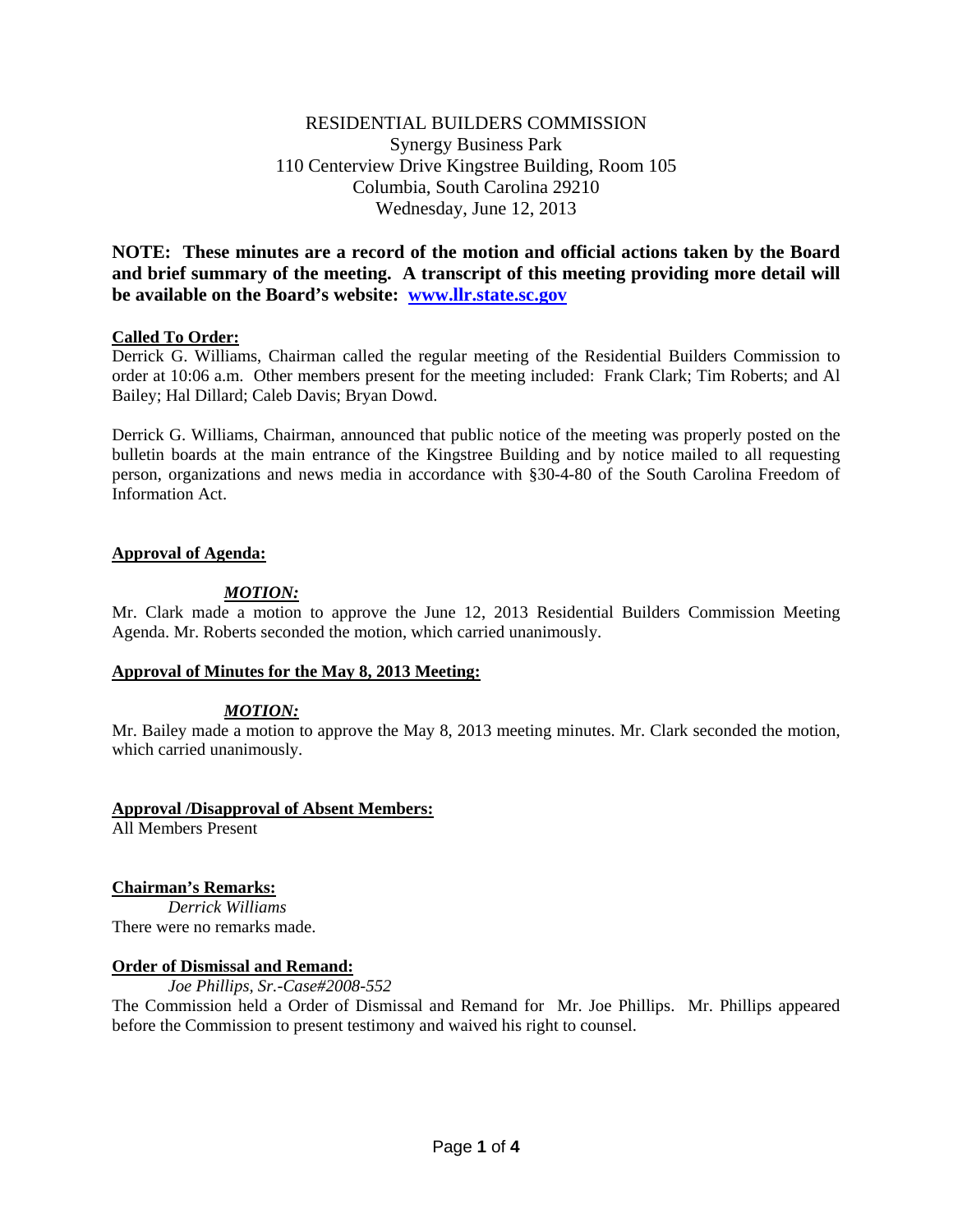### *MOTION:*

Mr. Bailey made a motion for Mr. Phillips to be Public Reprimanded, and given 60 days to pay a \$1,000 fine. Mr. Davis seconded the motion, which carried unanimously.

#### **Application Reviews:**

## *Mr. Dennis Almquist*

The Commission held an Application Review Hearing regarding Mr. Dennis Almquist. Mr. Almquist called in by conference call before the Commission to present testimony and waived his right to counsel.

## *MOTION:*

Mr. Dillard made a motion to allow Mr. Almquist to get his license pending he provides the administrator with a payment plan or satisfaction and proof there is only one unlicensed judgment instead of two. Also Mr. Almquist is to be placed on a 2 year probation. Mr. Davis seconded the motion, which did not carry unanimously. Mr. Bailey apposed.

## *(This proceeding was recorded by a court reporter in order to produce a verbatim transcript if requested in accordance with the law.)*

#### Mr. *David Price*

The Commission held an Application Review Hearing regarding Mr. David Price. Mr. Price appeared before the Commission to present testimony and waived his right to counsel.

#### *MOTION:*

Mr. Bailey made a motion to allow Mr. Price to get his license. Mr. Dillard seconded the motion which carried unanimously.

## *(This proceeding was recorded by a court reporter in order to produce a verbatim transcript if requested in accordance with the law.)*

#### *Mr. Sandy Whitaker*

The Commission held an Application Review Hearing regarding Mr. Sandy Whitaker. Mr. Whitaker appeared before the Commission to present testimony and waived his right to counsel.

## *MOTION:*

Mr. Bailey made a motion to allow Mr. Whitaker to get license, but must provide proof of payments or settlement. Failure to do so will result in suspension. Mr. Davis seconded the motion, which carried unanimously.

## *(This proceeding was recorded by a court reporter in order to produce a verbatim transcript if requested in accordance with the law.)*

#### *Mr. Joel Xavier*

The Commission held an Application Review Hearing regarding Mr. Joel Xavier. Mr. Xavier appeared before the Commission to present testimony and waived his right to counsel.

## *MOTION:*

Mr. Davis made a motion to allow Mr. Xavier to take exam. Mr. Roberts seconded the motion, which carried unanimously.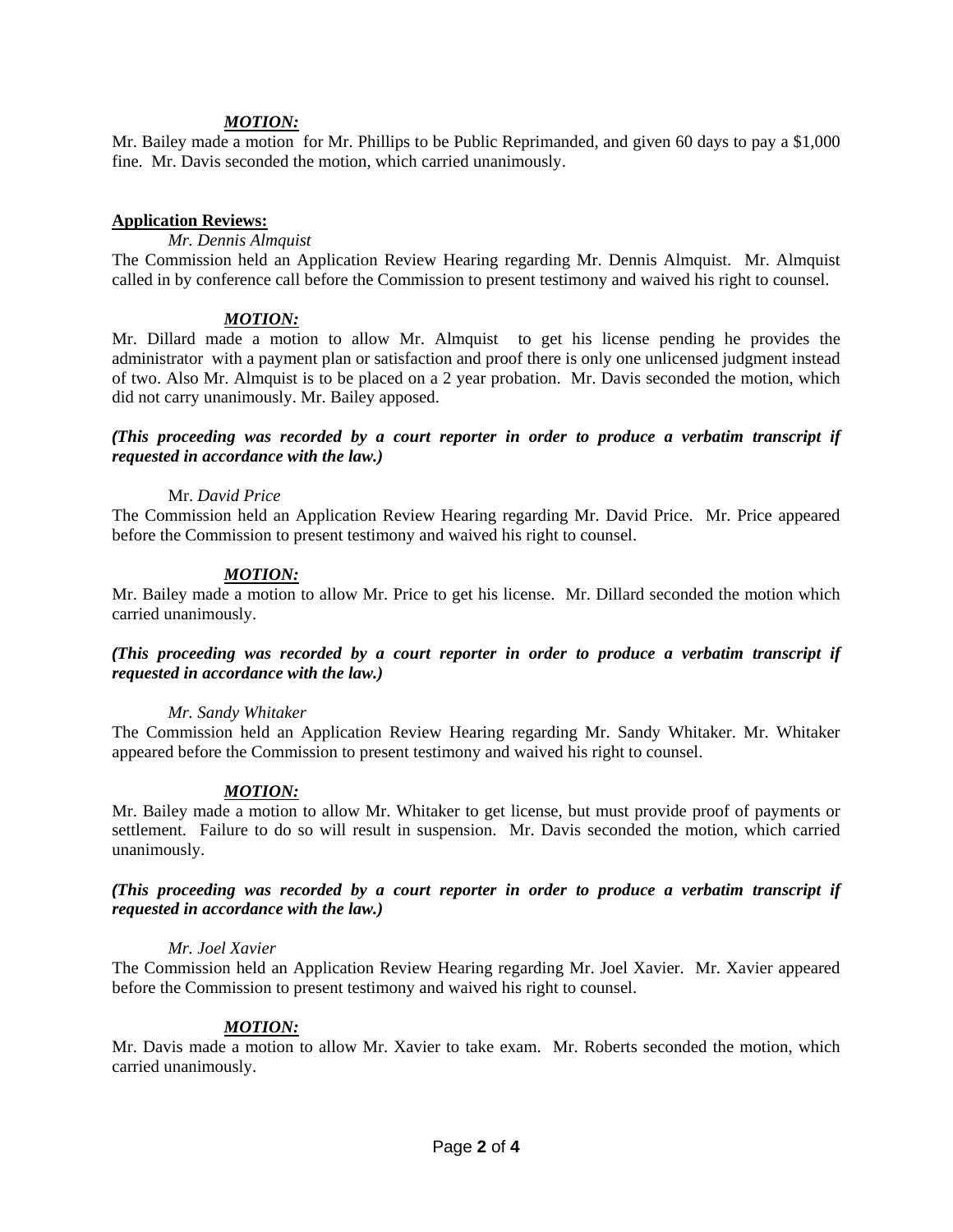*(This proceeding was recorded by a court reporter in order to produce a verbatim transcript if requested in accordance with the law.)*

### *Mr. Thomas Woodrum*

The Commission held an Application Review Hearing regarding Mr. Thomas Woodrum. Mr. Woodrum appeared before the Commission to present testimony and waived his right to counsel.

### *MOTION:*

Mr. Bailey made a motion to allow Mr. Woodrum to get license. Mr. Roberts seconded the motion, which did not carry unanimously. Mr. Dillard opposed.

## *(This proceeding was recorded by a court reporter in order to produce a verbatim transcript if requested in accordance with the law.)*

#### *Ms. Frances Kirton*

The Commission held an Application Review Hearing regarding Ms. Frances Kirton. Mr. Kirton appeared before the Commission to present testimony and waived his right to counsel.

## *MOTION:*

Mr. Dowd made a motion to go into executive session. Mr. Dillard seconded the motion, which carried unanimously.

# *MOTION:*

Mr. Bailey made a motion to come out of executive session. Mr. Clark seconded the motion, which carried unanimously.

## *MOTION:*

Mr. Bailey made a motion to deny Ms. Kirton's request to take exam, she must get information from court house and re-submit application. Mr. Clark seconded the motion, which did not carry unanimously. Mr. Dillard opposed.

## **Approval of Administrators Report and Recommendation:**

*Mr. L.R. Moody-Case#2012-19* The Board held a Final hearing regarding Mr. L.R. Moody.

## *MOTION:*

Mr. Bailey made a motion to uphold Recommendation. Mr. Roberts second the motion, which carried unanimously.

# *Approval of Final Order Hearings:*

*Mr. Lawrence Tiller-Case#2011-616*

## *MOTION:*

Mr. Bailey made a motion to uphold Recommendation. Mr. Davis second the motion, which carried unanimously.